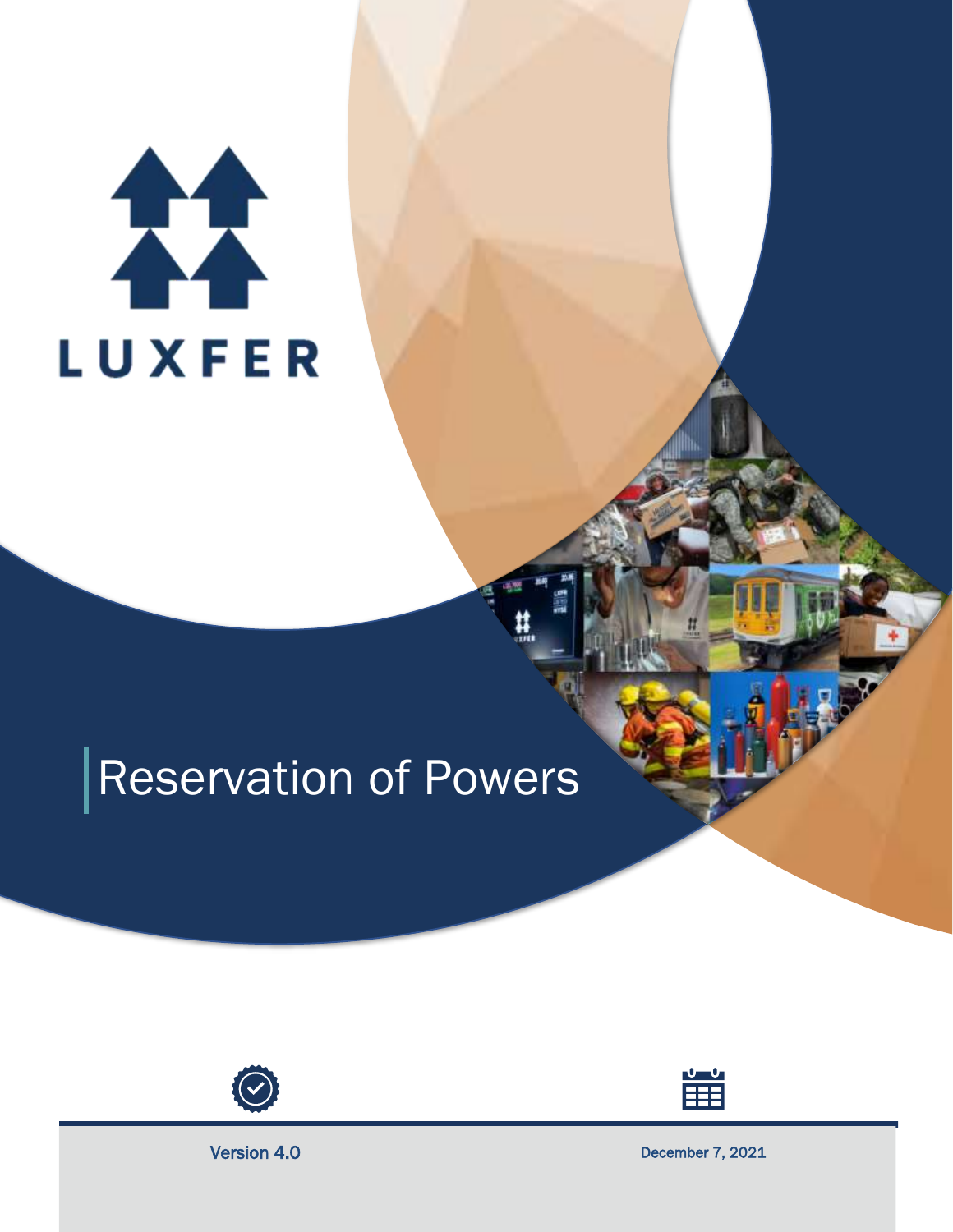The Board of Directors of Luxfer Holdings PLC, together with its subsidiaries and affiliates (the "Company"), has reserved for itself the following powers, subject to any regulations, resolutions, or restrictions which may be imposed by the Board from time to time.

# 1.0 STRATEGY AND MANAGEMENT

- 1.1 Approval of the Company's strategy and long-term objectives.
- 1.2 Approval of the annual budget and any material changes to it.
- 1.3 Review of performance in light of the Company's strategy, objectives, business plans, and budgets, including ensuring that appropriate corrective action is taken.
- 1.4 Any decision to cease operating all or any material part of the Company's business.
- 1.5 Significant extension of the Company's activities into new businesses or geographic areas.

# 2.0 COMMUNICATIONS

- 2.1 Approval of resolutions and corresponding documentation to be put to shareholders.
- 2.2 Approval of all circulars to shareholders, prospectus, and listing particulars (approval of routine documents such as periodic circulars and exercise of conversion rights may be delegated to a Committee).
- 2.3 Approval of all regulatory filings, including those approved by the Audit Committee, except for standard filings, such as SEC Section 16 filings, where the authority is delegated to the Company Secretary.

# 3.0 BOARD MEMBERSHIP; BOARD, COMMITTEE AND OTHER APPOINTMENTS

- 3.1 Changes to the structure, size, and composition of the Board.
- 3.2 Approval of the Charters of the Board Committees.
- 3.3 Board appointments and removals following recommendations from the Nominating and Governance Committee.
- 3.4 Selection and designation of responsibilities of the Board Chair, Chief Executive Officer, and Chief Financial Officer.
- 3.5 Terms and conditions of employment for the Chief Executive Officer and service contracts for any Non-Executive Directors.
- 3.6 Membership and Chairpersonship of Board Committees.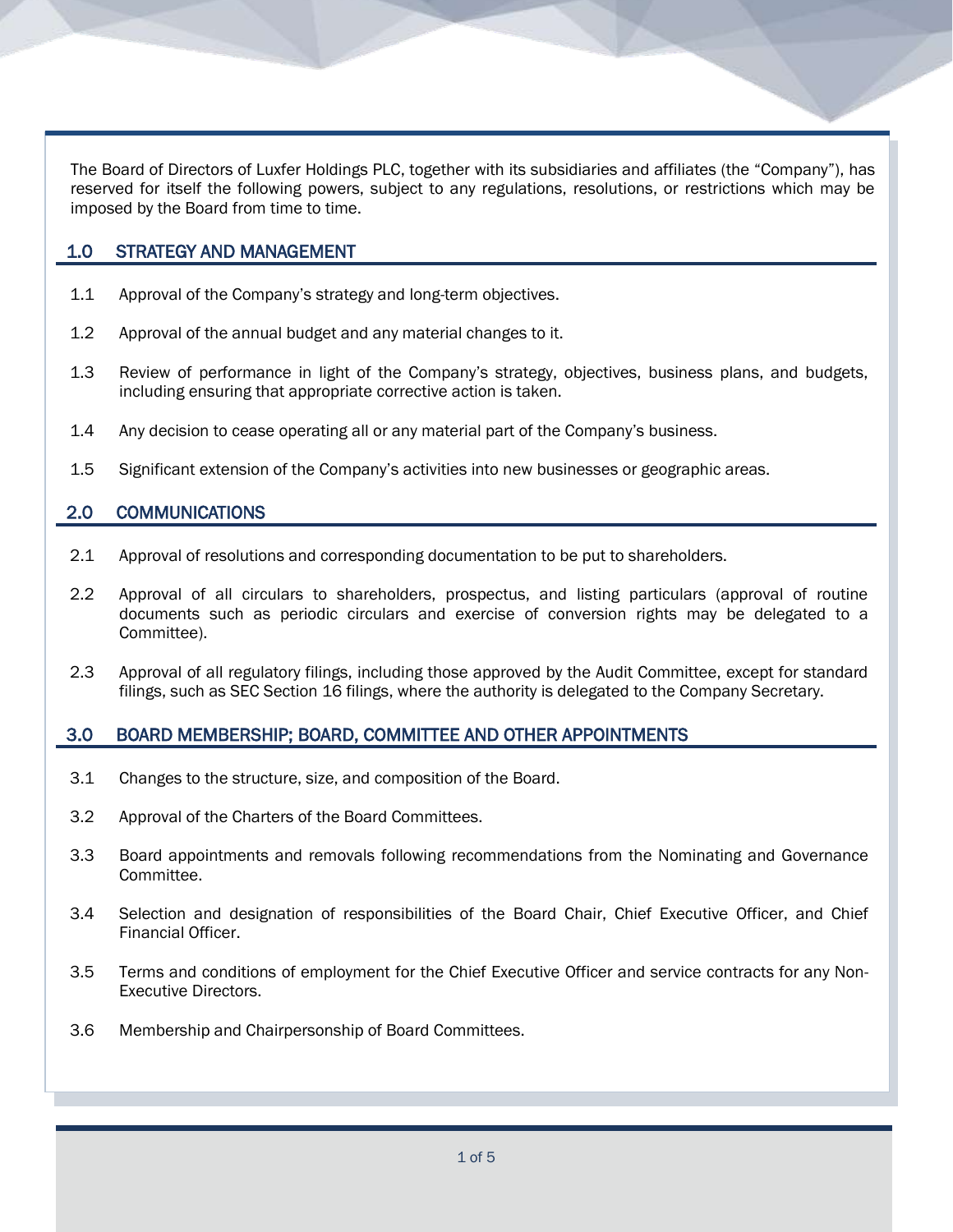- 3.7 On recommendation of the Nominating and Governance Committee, continuation in office of Directors at the end of their term of office (when they are due to be re-elected by shareholders at the Annual General Meeting). Continuation in office of any Director at any time, including the suspension or termination of service of an Executive Director as an employee of the Company, subject to applicable law and any service or employment contract.
- 3.8 Appointment or removal of the Company Secretary.
- 3.9 Appointment, reappointment, or removal of the external, independent auditor to be put to shareholders for approval, following recommendation by the Audit Committee.

#### 4.0 COMPANY STRUCTURE AND SHARE CAPITAL

- 4.1 Material changes relating to the Company's capital structure (other than changes that are directly related to employee share plans), including, but not limited to, reduction of capital, share issues, share transfers, and share buy backs.
- 4.2 The acquisition or disposal of interests in the voting shares of any company or the making of any takeover offer.
- 4.3 Any changes to the Company's listing or status as a plc.
- 4.4 Significant reorganization of the Company's reportable segments.
- 4.5 Significant changes to the Company's Executive Leadership Team, including its structure.

# 5.0 BANK FINANCING AND EXTERNAL DEBT

5.1 New funding transactions, such as the issue of loan notes, bonds, and other debt instruments. Rearrangement of the Company's borrowing facilities above \$5 million.

#### 6.0 CONTRACTUAL ARRANGEMENTS

- 6.1 All requests for appropriation regarding capital and revenue expenditure in relation to individual projects over \$3 million, and reapproval thereof where the revised proposed expenditure is to exceed 10% of that previously approved by the Board.
- 6.2 New contracts entered into by the Company (or any subsidiary) where the operating profit impact associated with the contract or the sums payable by the Company (or any subsidiary) exceeds \$3 million annually. The renewal of any such existing contracts should be reviewed by the Board annually.
- 6.3 Review of any contracts that contain particularly onerous provisions (*e.g.,* unlimited liability).
- 6.4 The acquisition or divestment of shares, businesses, or assets by or of the Company (or any subsidiary), subject to any delegated authority in place from time to time for smaller transactions.
- 6.5 The formation of any joint venture or material changes to existing joint ventures.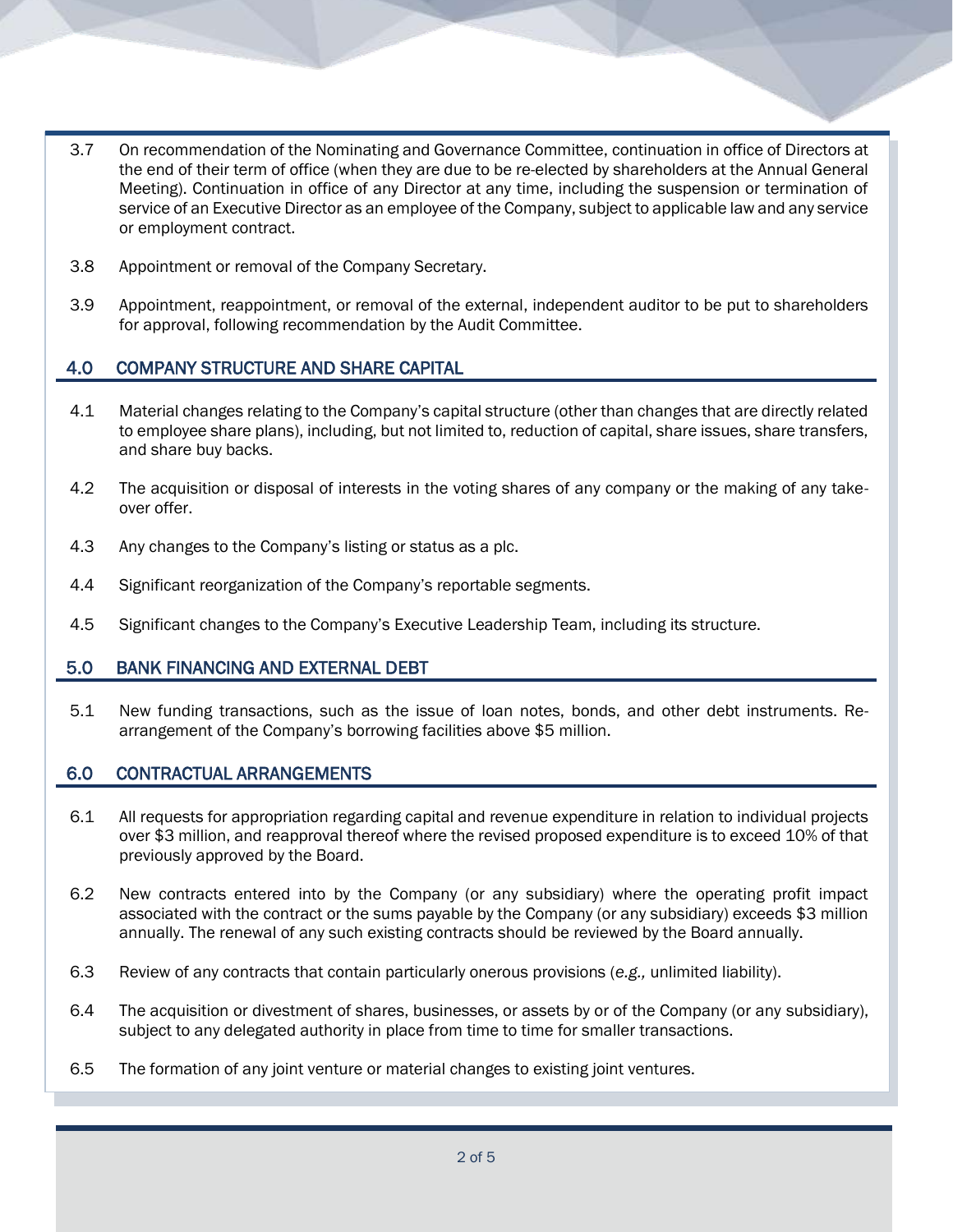6.6 Engagement of any financial advisors or consultants where the anticipated fee exceeds \$1 million.

# 7.0 FINANCIAL REPORTING AND CONTROLS

- 7.1 Approval of quarterly reports (Form 10-Q), annual reports (Form 10-K and UK Annual Report and Accounts), and the annual Proxy Statement (Form DEF-14A).
- 7.2 Approval of any significant change in accounting policies or practices.
- 7.3 Utilization of internal audit's work, specifically for purposes of management's s404 attestation of the Sarbanes Oxley Act.
- 7.4 Approval of the Dividend Policy, declaration of the interim dividend, and recommendation of the final dividend.

# 8.0 INTERNAL CONTROLS, RISK MANAGEMENT AND INSURANCE

- 8.1 Through the Audit Committee, ensuring maintenance of a sound system of internal control and risk management, including:
	- receiving reports on and reviewing the effectiveness of the Company's risk and control processes to support its strategy and objectives;
	- undertaking an annual assessment of these processes; and
	- approving an appropriate statement for inclusion in the Annual Report on Form 10-K and the UK Annual Report and Accounts.
- 8.2 Monitoring internal control arrangements through the Audit Committee and working with the Company's internal audit function.
- 8.3 Approval of the Company's general risk management strategy, including insurance strategy and overall levels of insurance for the Company.
- 8.4 Monitoring Directors' and Officers' Liability Insurance and the indemnities to Directors and Officers of the Company.
- 8.5 Approval of any hedging activity unrelated to the normal course of business (*e.g.*, non-routine currency, commodity, and interest rate hedges).
- 8.6 Review of the appropriateness and effectiveness of Environmental, Social and Governance Policies and key initiatives.

# 9.0 REMUNERATION

#### 9.1 *General.*

9.1.1 Through the Remuneration Committee, determining the framework or policy of the Company on executive remuneration, including short-term incentive remuneration and long-term, equitybased remuneration.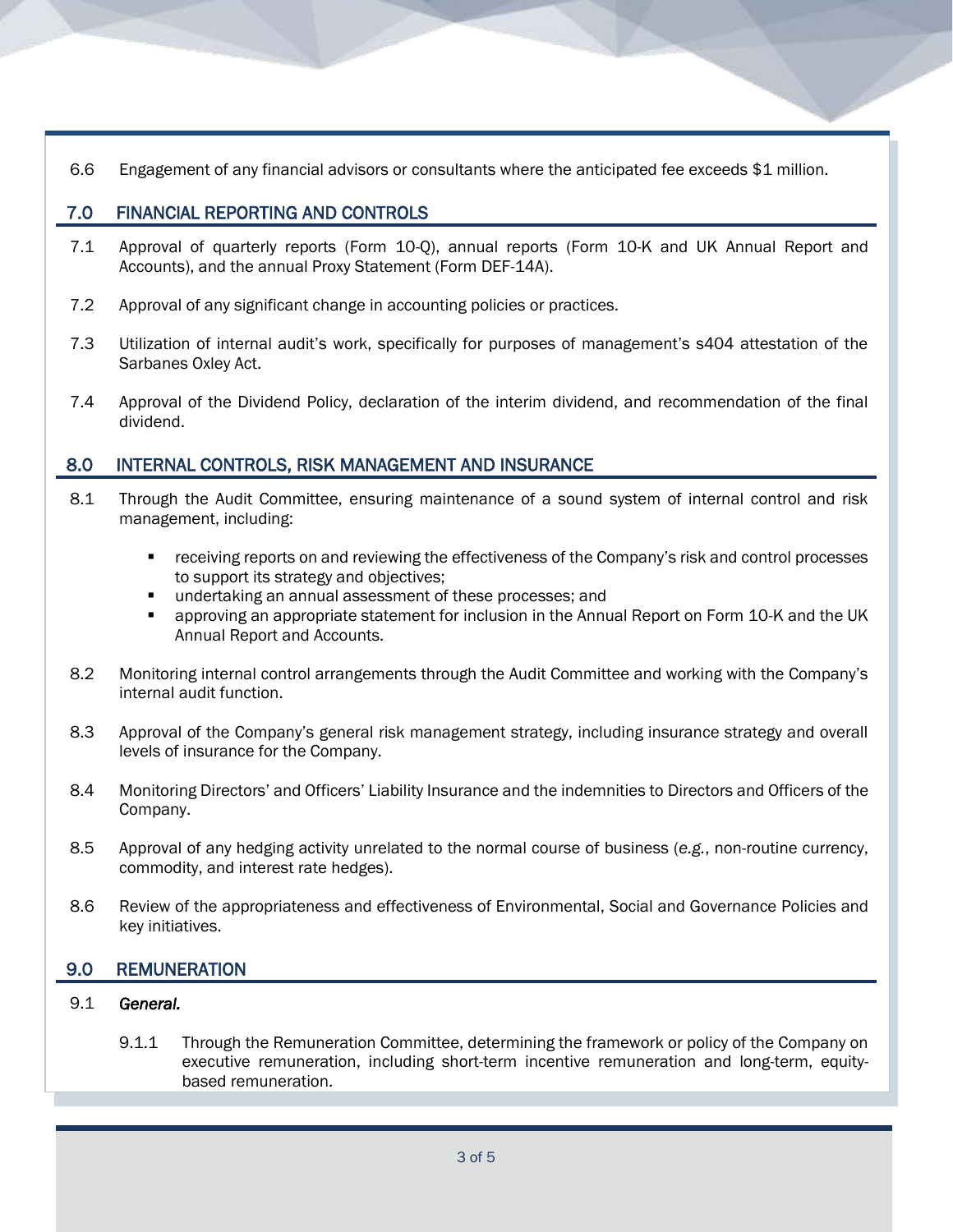9.1.2 Determining the remuneration of the Board Chair and the Non-Executive Directors, subject to the Company's Articles of Association and shareholder approval, as appropriate.

#### 9.2 *Pensions.*

9.2.1 Review of major changes to the rules of the Company's pension schemes (being those changes having a material bearing upon the cost of the schemes to the Company or upon the benefits or other rights of the participants).

#### 9.3 *Share Incentive Plans.*

- 9.3.1 Introduction of new share incentive plans or major changes to existing plans to be put to shareholders for approval.
- 9.3.2 Introduction of new share incentive plans or major changes to existing plans for the Non-Executive Directors and the allocation of share awards to Non-Executive Directors. The Non-Executive Directors shall not form part of the quorum when such matters are being considered and approved.

#### 10.0 LITIGATION

10.1 The prosecution and defense of litigation involving potential financial loss or gain to the Company in excess of \$3 million or otherwise being material to the interests of the Company (in addition to the regular Board updates on all significant legal matters).

# 11.0 POLICIES

11.1 Approval of global company policies and statements which are material to the functioning of the Company (or any subsidiary) or which will be published on the Company website or lodged with a reporting body.

#### 12.0 MISCELLANEOUS

12.1 Charitable donations by the Company exceeding \$20,000 to any one charity and exceeding \$200,000 in aggregate in any one year (excluding any contribution made by Company employees). No donations will be made to political or religious organizations.

# 13.0 PROCEDURES TO BE FOLLOWED FOR DECISIONS BETWEEN BOARD MEETINGS

13.1 Both the Chair and the Chief Executive Officer should be advised in writing (including by email) by the relevant Director, Executive Officer, or the Company Secretary of a transaction which, in the ordinary course of business, requires a decision of the Board, but which, because of its urgency, cannot wait until the next scheduled Board meeting. The Chair, in consultation with the Chief Executive Officer and the appropriate Committee Chair, will decide the appropriate course of action, which may include scheduling a Board meeting via telephone or videoconference or taking care of the matter through a written resolution that may be circulated and approved electronically.